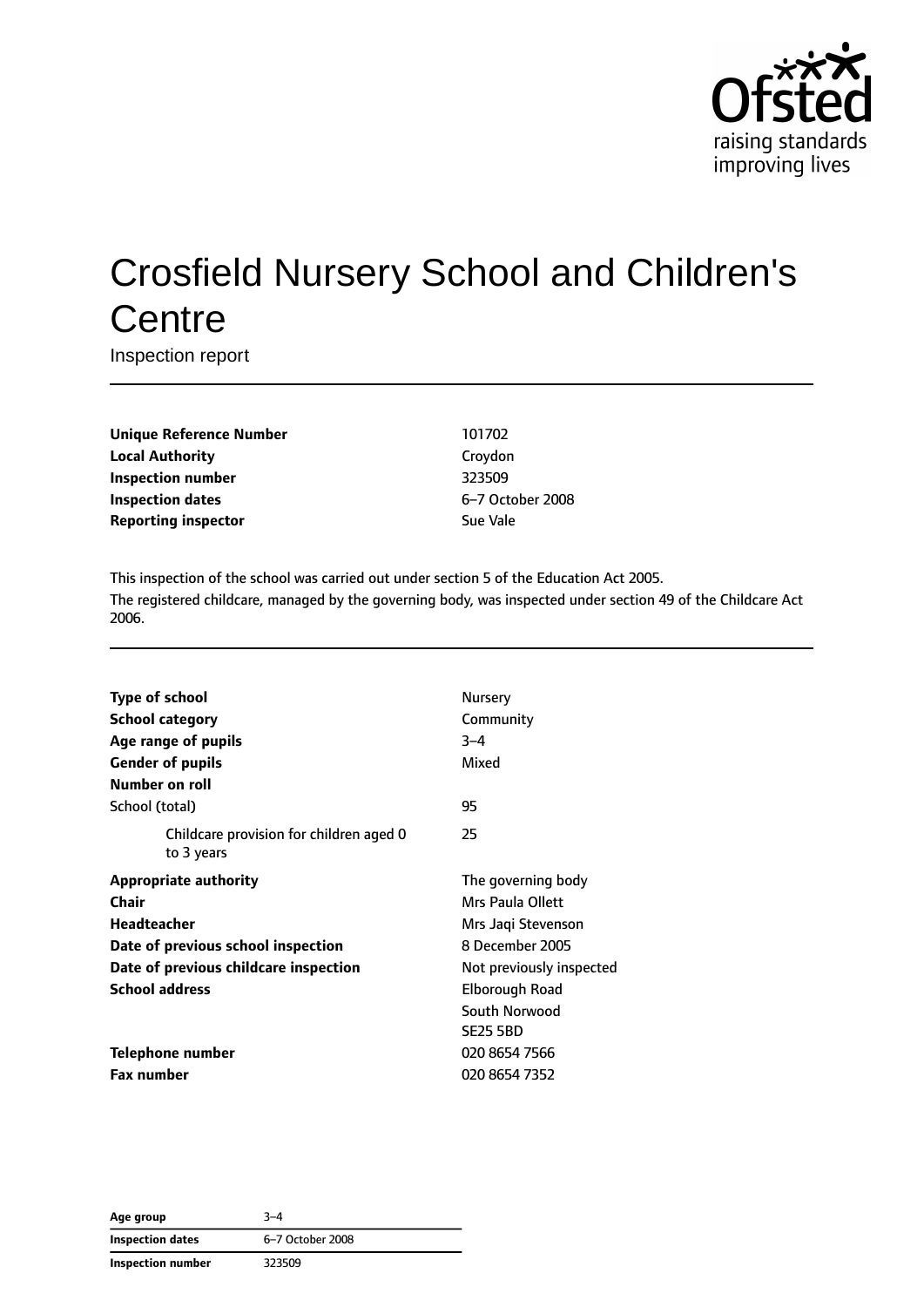.

<sup>©</sup> Crown copyright 2008

Website: www.ofsted.gov.uk

This document may be reproduced in whole or in part for non-commercial educational purposes, provided that the information quoted is reproduced without adaptation and the source and date of publication are stated.

Further copies of this report are obtainable from the school. Under the Education Act 2005, the school must provide a copy of this report free of charge to certain categories of people. A charge not exceeding the full cost of reproduction may be made for any other copies supplied.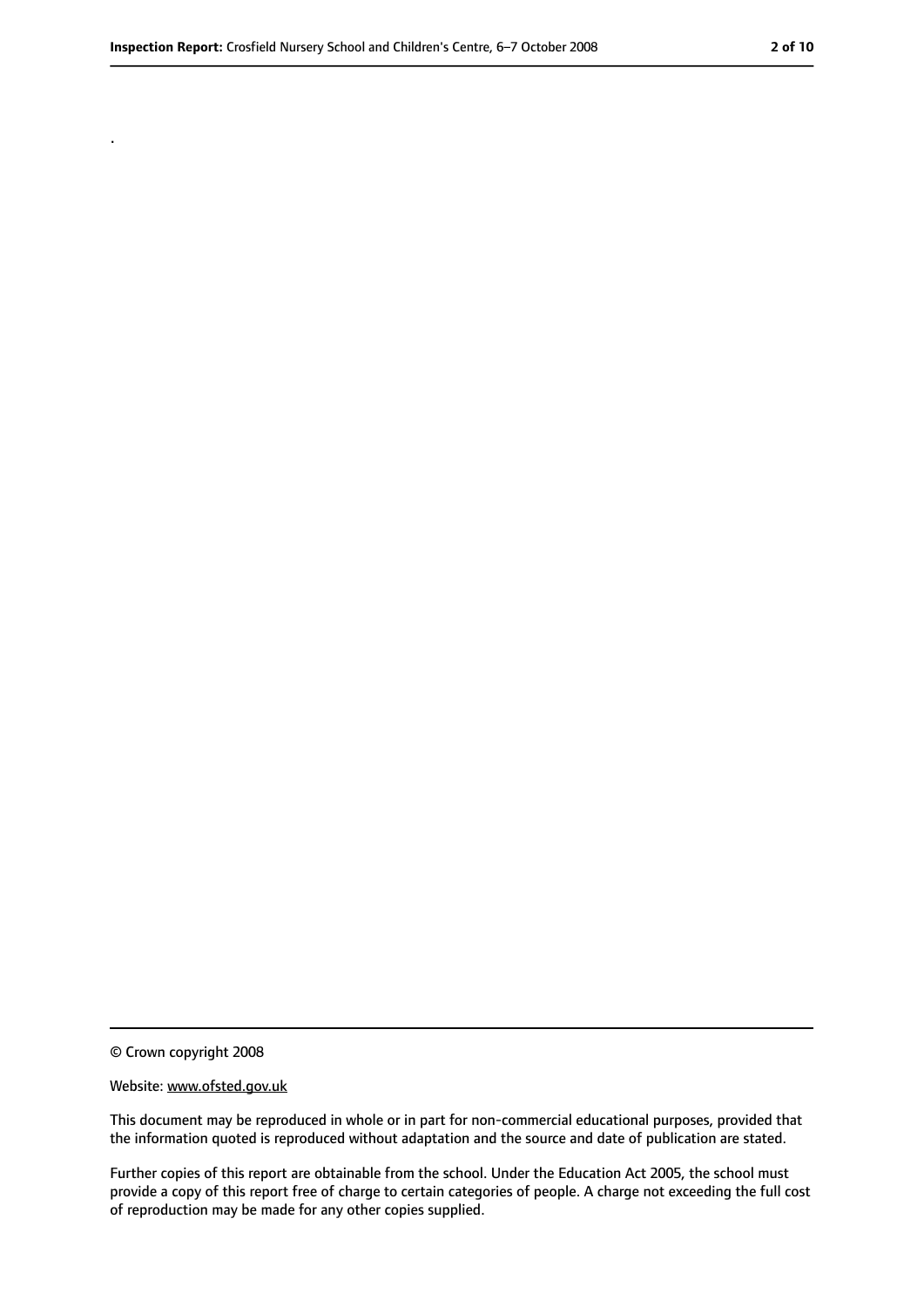# **Introduction**

The inspection was carried out by an Additional Inspector.

#### **Description of the school**

Crosfield is a large Nursery school in a culturally and socially mixed area of Croydon. It was designated as a children's centre in June 2007, but does not yet have fully operational status. Increasing numbers of children, currently about half, are new to learning English. Around 10% of children are identified with learning difficulties and/or disabilities; these include children with specific physical disabilities, and those who are delayed in developing their speech and language skills. There are almost twice as many boys as girls in the current year group. The school has an onsite, privately run, breakfast club, after school care club and a few places for all-day extended day care. The Nursery has Healthy School status.

#### **Key for inspection grades**

| Grade 1 | Outstanding  |
|---------|--------------|
| Grade 2 | Good         |
| Grade 3 | Satisfactory |
| Grade 4 | Inadequate   |
|         |              |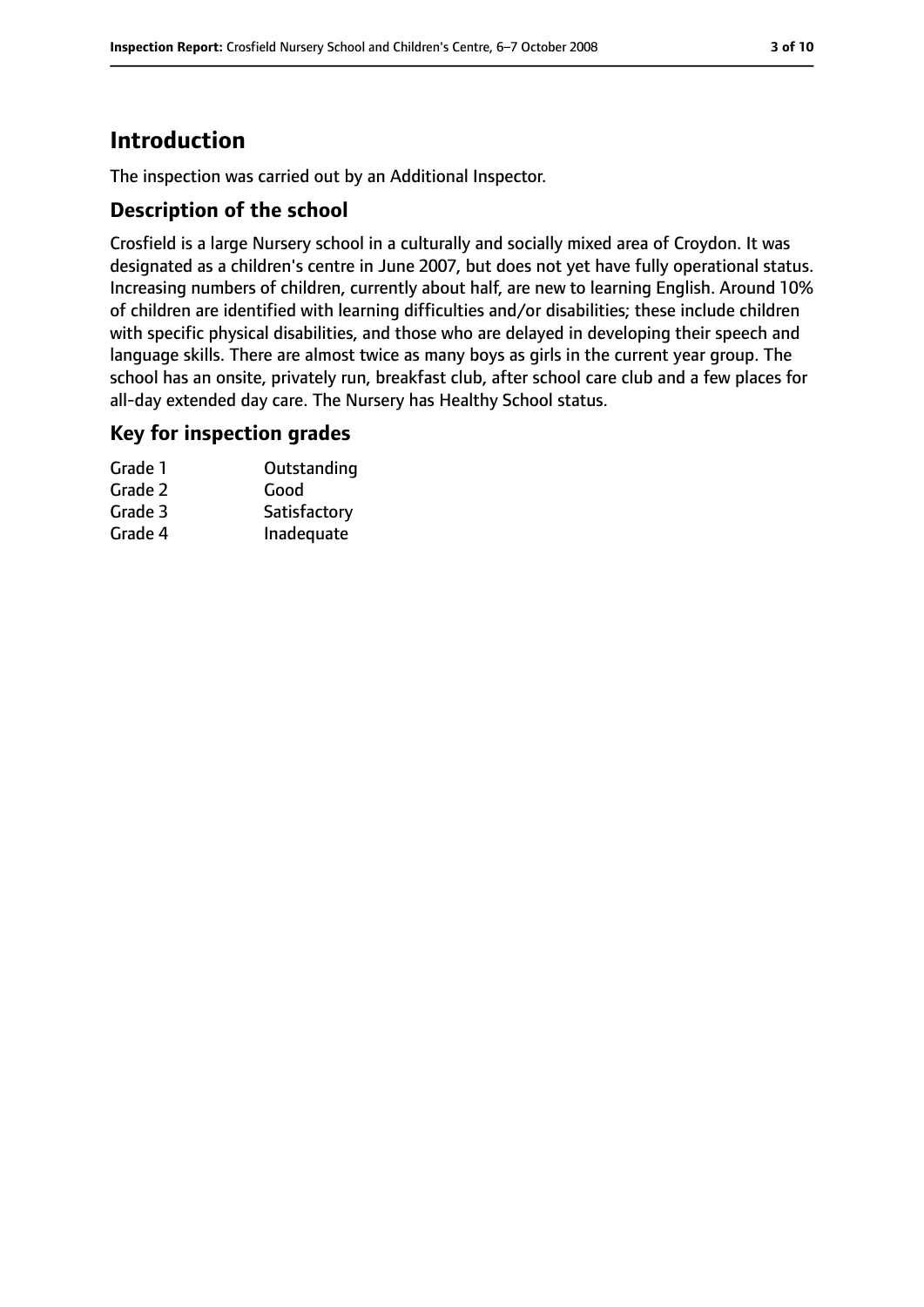## **Overall effectiveness of the school**

#### **Grade: 2**

During their time in the Nursery at Crosfield Children's Centre, children receive a good start to their education. The Nursery provides a warm and welcoming environment for the children and their families. As one mother commented, 'I am very pleased that my daughter is beginning her education in such a well-run, stimulating and happy environment.' From the moment children visit in the 'stay and play' centre until they leave aged four, the children thoroughly enjoy their learning through play.

Most of the children begin Nursery with skills and abilities that are broadly as expected for children of their age, albeit a little below those expected in their personal and social development. At the time of the inspection, many children had only been at Nursery for a week, but due to the care of the staff and the interesting and stimulating activities on offer, most children had already quickly settled into the daily routines. Those who were taking longer to separate from their carers were looked after and cared for very well.

By the time they leave Nursery, children make good progress in developing spoken English and in their personal, social and emotional development. As one father wrote to the inspector, 'Since starting at Nursery my son's language skills have improved. He is producing longer sentences and using a wider range of vocabulary. He is happy and keen to tell me about new stories, songs and things he has done.'

Well-planned practical activities allow children to develop their own interests and abilities independently. This provides them with a strong foundation for the next stage of their education. As a result, children achieve and progress well towards the goals expected of them. The curriculum is broad and well planned with practical and engaging activities that allow children to learn through play. However the full implementation of a more rigorous approach to the teaching of phonics has been impeded by the fact that the member of staff concerned has been on maternity leave. Not all staff are trained in how to help children learn initial letter sounds to support them more fully in their next steps for learning. Governors and parents commented on the many positive aspects of the outside learning environment, and children are fortunate to have access to such an exciting and stimulating outdoor area. The free flow of movement between the inside and outside areas means that children widen their learning experiences and grow in confidence.

Children's personal development and well-being are good. They are happy and keen to be at Nursery, although attendance amongst some families does not always reflect this. Children become independent and confident learners and at this early stage in the year, they are becoming aware of how to work and play together. They understand about a healthy lifestyle, and are keen to help chop up the fruit! The outside area gives them many opportunities for physical development. More challenging behaviour from some children is handled well by staff. Children learn the differences between right and wrong and understand the expectations to behave well. On the few occasions when behaviour is not as good as expected, staff explain clearly to the children why something is not right.

The care for the children is good, and their academic quidance has good elements to it although planning is not yet sufficiently related to the new Early Years Framework. Good use is made of external agencies, such as physiotherapists, in order to support the individual needs of children. There are good links with the local community, and the Nursery is an active member of a local cluster group of schools.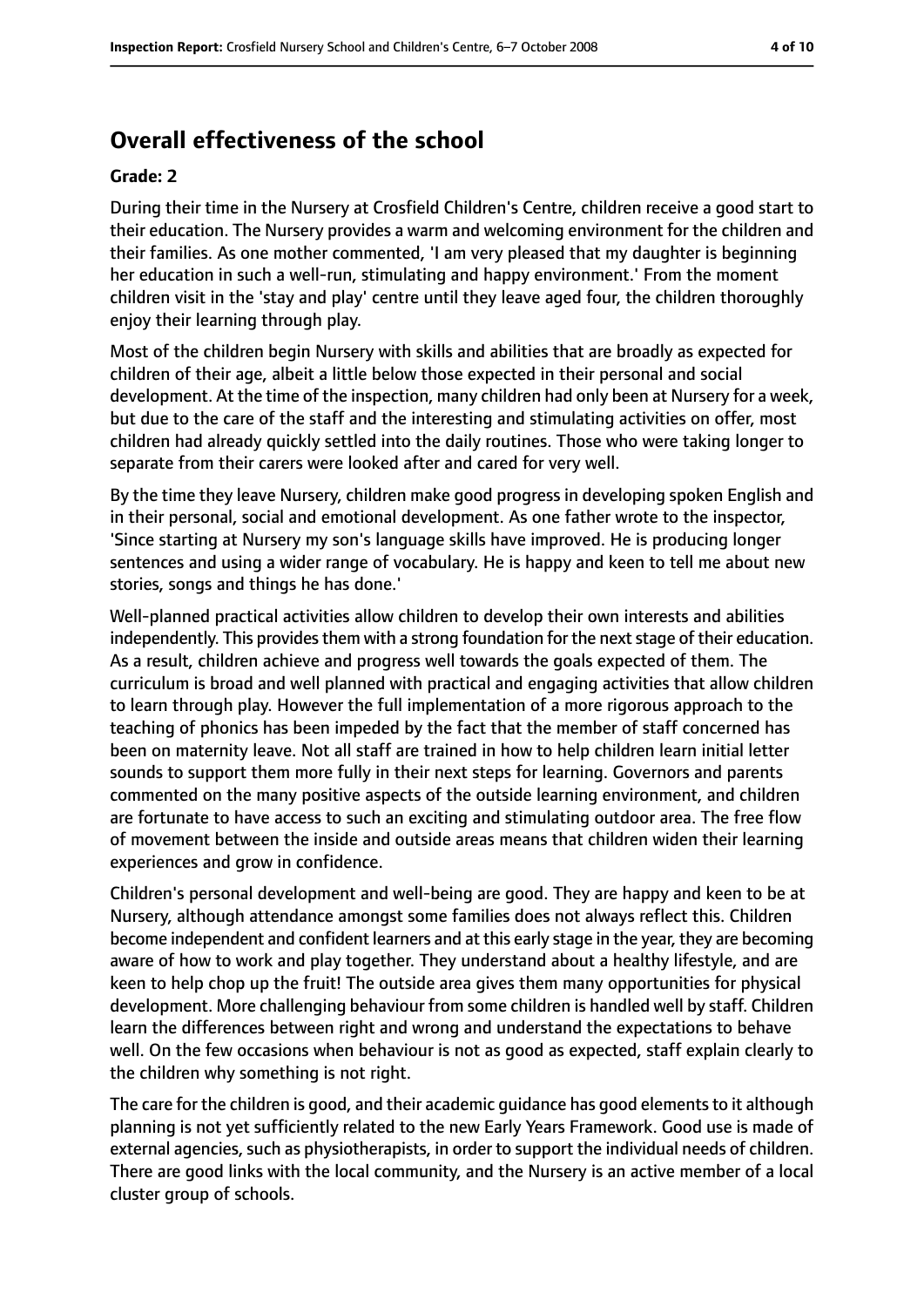Leadership and management are good. The governing body is knowledgeable and supportive. Governors undertake their role as critical friends well. The headteacher leads the Nursery very well and has a clear vision for its future development as a fully integrated children's centre. The Nursery's view of itself is accurate and good progress has been made since the last inspection. The school's successful record of improvement shows that its capacity to improve further is good.

## **What the school should do to improve further**

- Clearly incorporate reference to the new EYFS framework in planning in order to show how children's individual learning needs are being met.
- Train all staff in the teaching of phonics and implement a more rigorous approach to the teaching of initial letter sounds.

# **Achievement and standards**

#### **Grade: 2**

Children, including the increasing numbers who are new to learning English and those identified with learning difficulties and disabilities, achieve well. Staff plan a good range of activities, which encourage children to settle quickly and help them to develop their confidence. At the time of the inspection, most children had only been in Nursery for 1 to 2 weeks but were already confident in their understanding of daily routines. In order to ensure that the children make the best possible progress, the Nursery staff have adapted the curriculum to provide more activities that are likely to appeal to the boys. Since they currently comprise the large majority, this supports and includes all learners in making good progress. Children achieve standards appropriate for their age in mathematical development, knowledge and understanding of the world, and in their creative development. They make rapid progress towards what is expected in communication language and literacy and in their personal and social emotional development, and are already exceeding what is expected for their age in physical development. This is because of good quality teaching, and adult interaction, which encourages children to try speaking English and to help them to develop new and meaningful vocabulary.

## **Personal development and well-being**

#### **Grade: 2**

Children's personal development and well-being are good. Their spiritual, moral, social and cultural development is good. There is a good focus on developing children's positive self-esteem, confidence and independence and this helps children to make rapid progress in their learning. This is because they are interested and encouraged to want to learn and to find out more. The excellent facilities available in the outdoor garden area motivate and stimulate their curiosity. Children make a positive contribution to the Nursery community. They work safely, and are encouraged to adopt a healthy lifestyle. Despite the Nursery explaining to parents the importance of children attending regularly, attendance is low amongst a small number of families.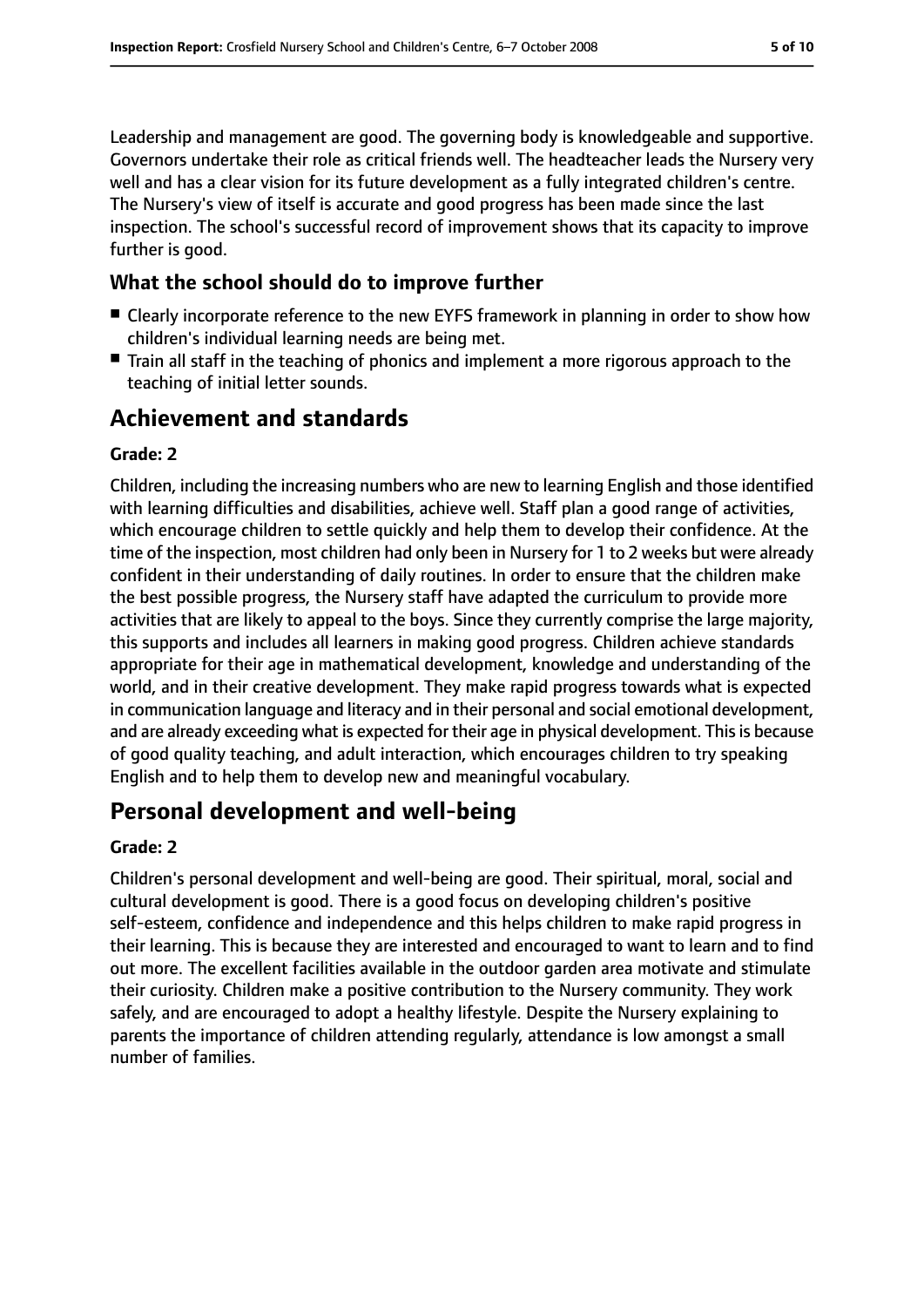# **Quality of provision**

## **Effectiveness in promoting children's learning and development**

#### **Grade: 2**

Children make good progress in their learning, and show positive attitudes to trying out new activities. Staff regularly observe the children to ascertain precisely what they know and can do, and what their individual interests are. These observations, along with children's 'special books' form the basis of future planning. There are some missed opportunities in the current planning to both identify children who need specific help and to ensure that the principles of the new EYFS framework are fully embedded. The Nursery has introduced more 'key people' to support different groups of children. This is a new initiative, and an initial analysis of how it is working shows a positive impact on children's language acquisition. There are activities and some support related specifically to the teaching of phonics. They are not regularly planned for nor have all staff been trained in this aspect of learning in order to help children to learn initial sounds. Overall, the provision enables most children including those with learning difficulties and disabilities and those who are learning English as an additional language to make good progress towards the early learning goals in relation to their starting points.

#### **Effectiveness in promoting children's welfare**

#### **Grade: 2**

Children receive a positive start to their school life because the staff show a real commitment to meeting their personal and welfare needs. Child protection procedures are in place and are understood and followed by staff. Risk assessments for school visits and rigorous procedures for monitoring the health and safety of the children are in place. Parents are particularly pleased with the support that they receive. As one mother commented, 'I can honestly say Crosfields is extraordinary in the attention given to the children's needs.'

## **Leadership and management**

#### **Grade: 2**

Leadership and management are good. There is a strong sense of teamwork throughout the Nursery. The headteacher leads well, and clearly understands the centre's strengths and areas for development; consequently, self-evaluation is good. Equality of opportunity for all children is important and opportunities are managed very well to ensure that all participate fully. There are good procedures for day-to-day management to ensure that things run smoothly. The few places which are available for children on an extended day care basis are managed well. There are good facilities available for those who need to have a quiet time or a snooze if they are spending the whole day at nursery. Community cohesion is good as there are good links with children's families, and family learning sessions which are run at the Nursery are popular. There are good links with external agencies and with other local schools through the cluster group. The governors are knowledgeable and understand the strengths and areas for development very well. They are a pro-active body and attend regular training in order to strengthen their knowledge and understanding. They ask pertinent questions and are fully supportive in helping the Nursery to develop further as it takes on the full commitment of being a children's centre.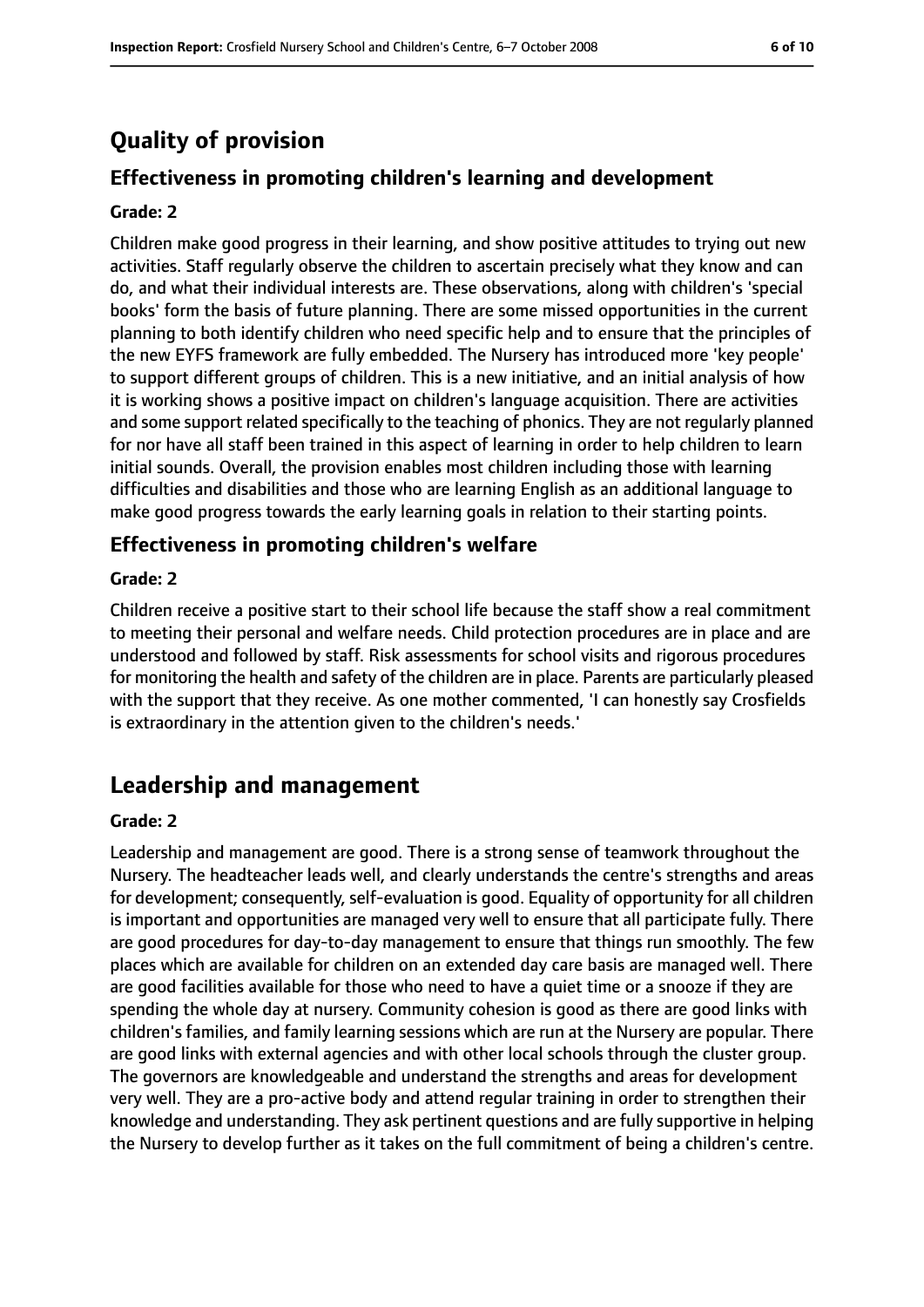**Any complaints about the inspection or the report should be made following the procedures set out in the guidance 'Complaints about school inspection', which is available from Ofsted's website: www.ofsted.gov.uk.**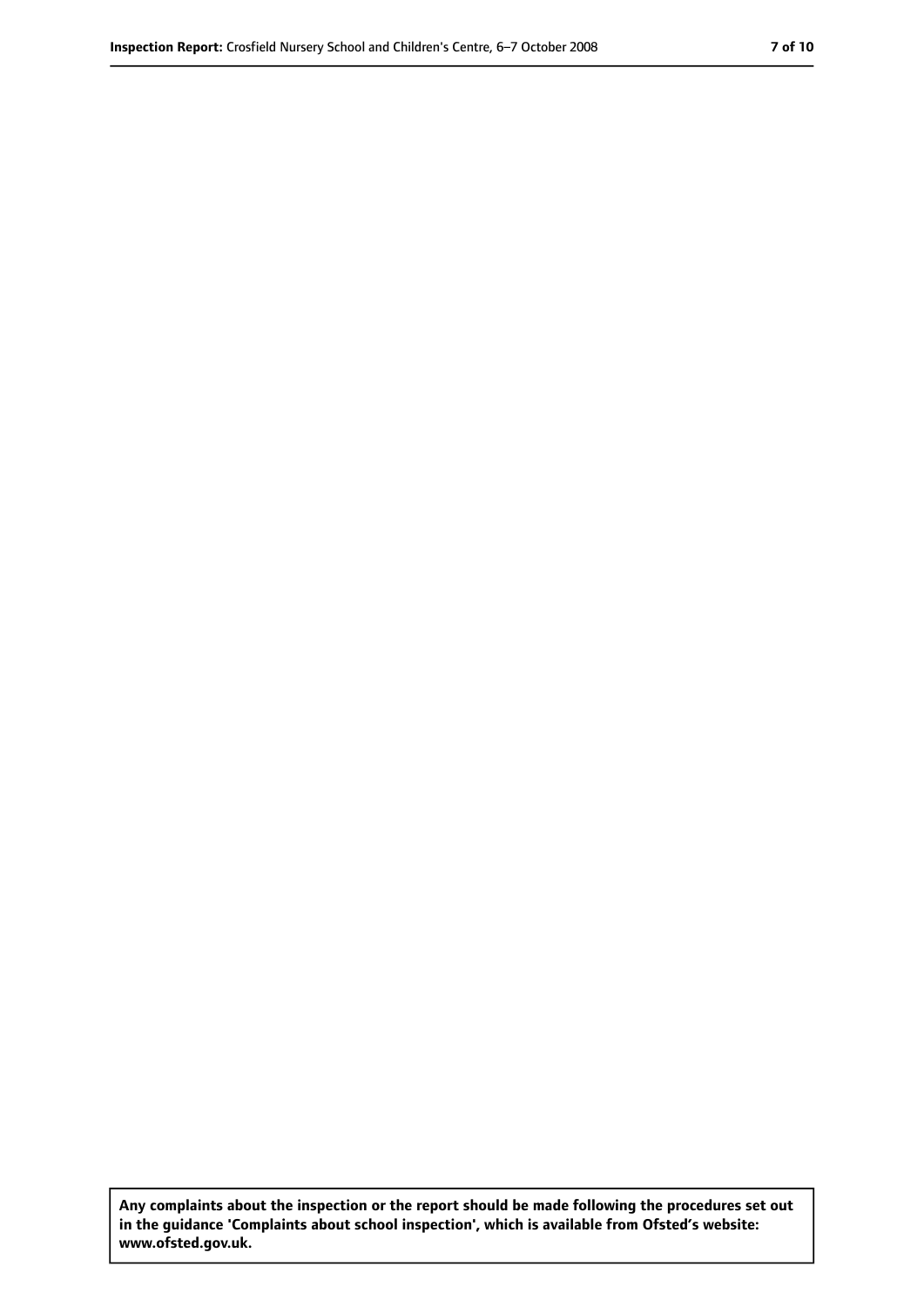# **Inspection judgements**

| Key to judgements: grade 1 is outstanding, grade 2 good, grade 3 satisfactory, and | <b>School</b>  |
|------------------------------------------------------------------------------------|----------------|
| grade 4 inadequate                                                                 | <b>Overall</b> |

#### **Overall effectiveness**

| How effective is the provision in meeting the needs of children in the<br>EYFS?              |     |
|----------------------------------------------------------------------------------------------|-----|
| Effective steps have been taken to promote improvement since the last<br>inspection          | Yes |
| How well does the school work in partnership with others to promote learners'<br>well being? |     |
| The capacity to make any necessary improvements                                              |     |

## **Achievement and standards**

| How well do children in the EYFS achieve?                                                                   |  |
|-------------------------------------------------------------------------------------------------------------|--|
| The standards[1] reached by learners                                                                        |  |
| How well learners make progress, taking account of any significant variations<br>between groups of learners |  |
| How well learners with learning difficulties and/or disabilities make progress                              |  |

## **Personal development and well-being**

| How good are the overall personal development and well-being of the<br>children?                                 |  |
|------------------------------------------------------------------------------------------------------------------|--|
| The extent of learners' spiritual, moral, social and cultural development                                        |  |
| The extent to which learners adopt healthy lifestyles                                                            |  |
| The extent to which learners adopt safe practices                                                                |  |
| The extent to which learners enjoy their education                                                               |  |
| The attendance of learners                                                                                       |  |
| The behaviour of learners                                                                                        |  |
| The extent to which learners make a positive contribution to the community                                       |  |
| How well learners develop workplace and other skills that will contribute to<br>their future economic well-being |  |

# **The quality of provision**

| How effectively are children in the EYFS helped to learn and develop? |  |
|-----------------------------------------------------------------------|--|
| How effectively is the welfare of the children in the EYFS promoted?  |  |

#### **Annex A**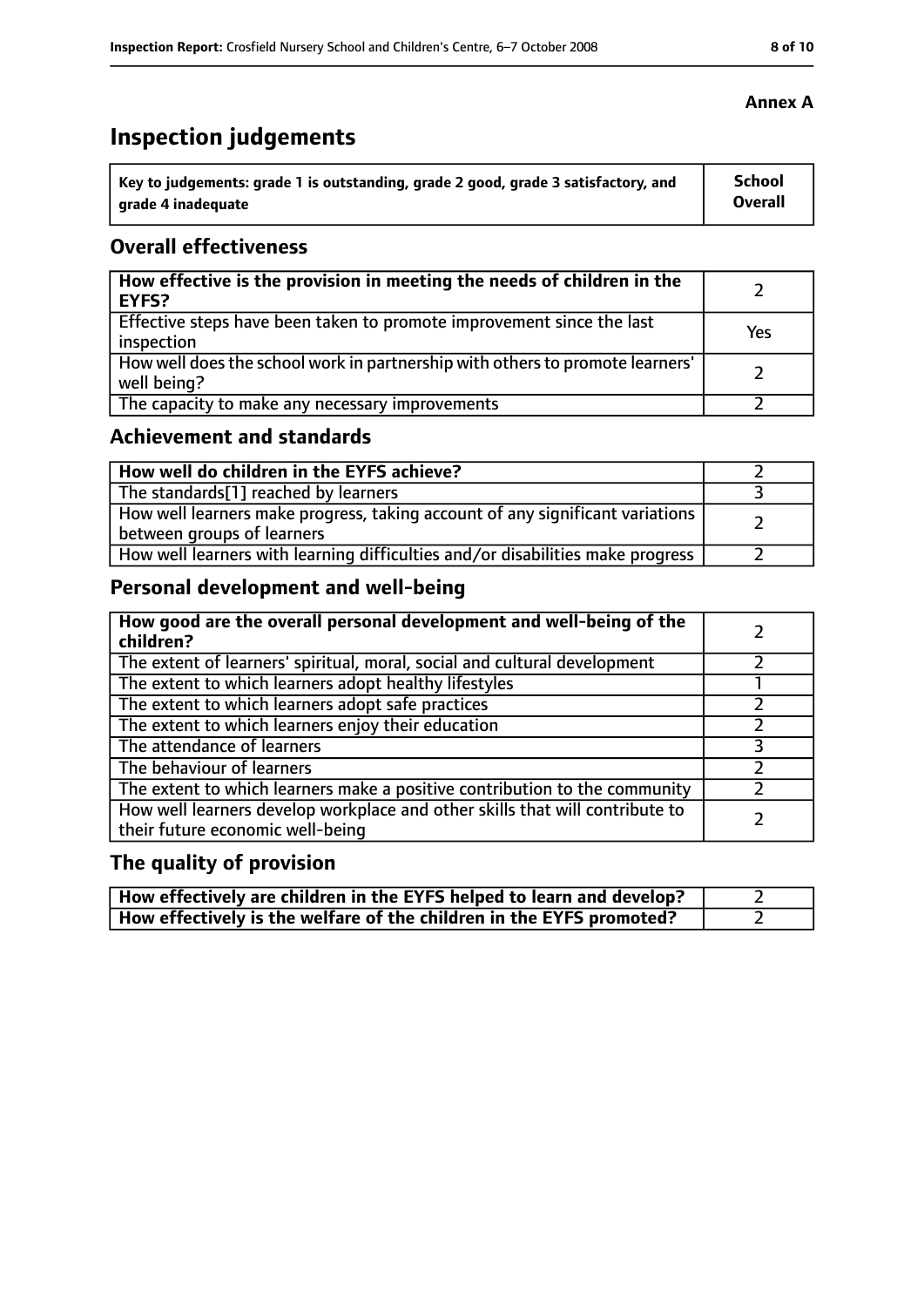## **Leadership and management**

| How effectively is provision in the EYFS led and managed?                                                                                       |     |
|-------------------------------------------------------------------------------------------------------------------------------------------------|-----|
| How effectively leaders and managers at all levels set clear direction leading<br>to improvement and promote high quality of care and education |     |
| How effectively leaders and managers use challenging targets to raise standards                                                                 |     |
| The effectiveness of the school's self-evaluation                                                                                               |     |
| How well equality of opportunity is promoted and discrimination eliminated                                                                      |     |
| How well does the school contribute to community cohesion?                                                                                      |     |
| How effectively and efficiently resources, including staff, are deployed to<br>achieve value for money                                          |     |
| The extent to which governors and other supervisory boards discharge their<br>responsibilities                                                  |     |
| Do procedures for safequarding learners meet current government<br>requirements?                                                                | Yes |
| Does this school require special measures?                                                                                                      | No  |
| Does this school require a notice to improve?                                                                                                   | No  |